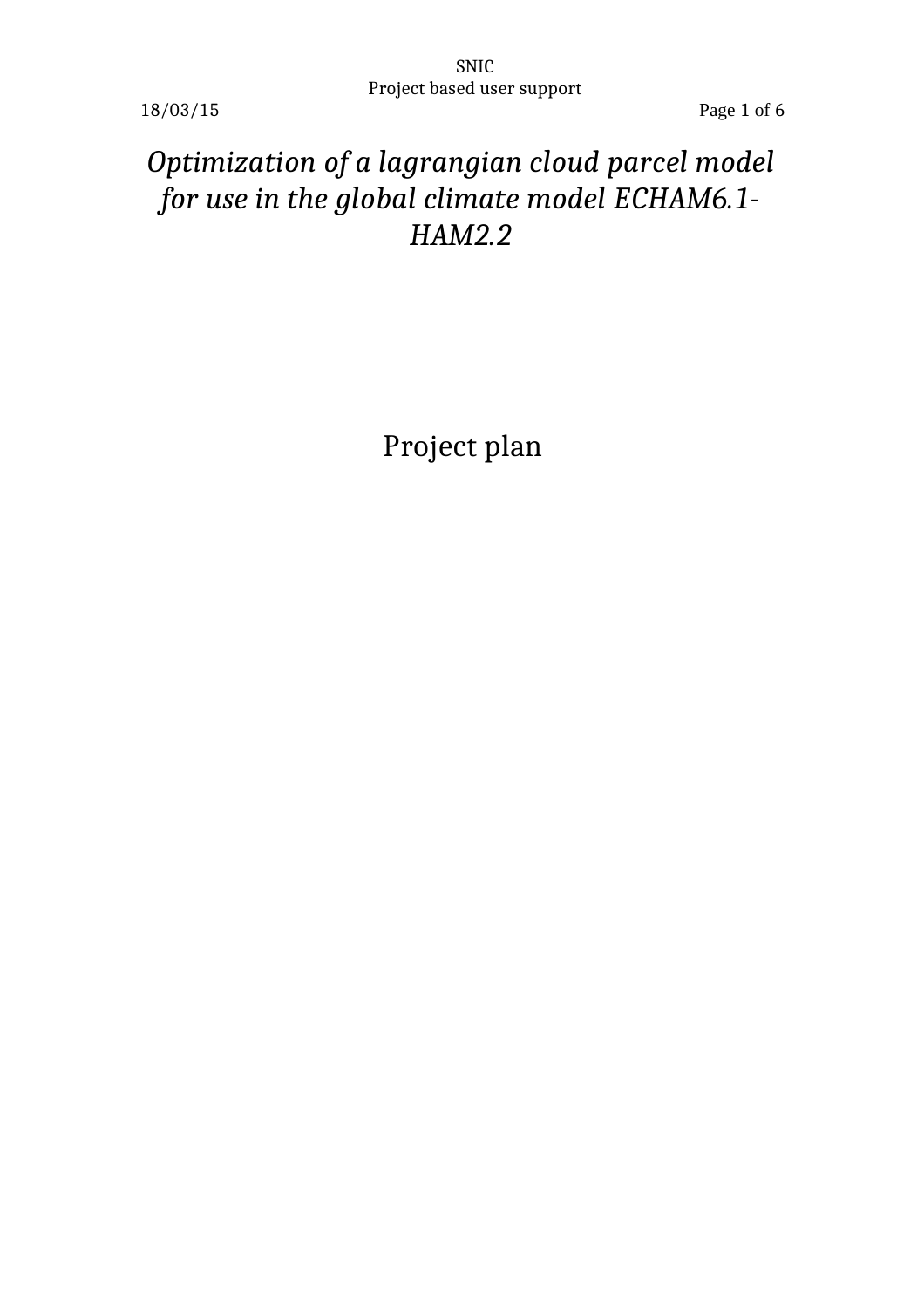18/03/15 Page 2 of 6

### **1. Project organization**

### **Requester**

Name: Dan Partridge Title/position: Postdoctoral Researcher Affiliation: Stockholm University, ACES Phone: 0046 86747642 E-mail: dan.partridge@aces.su.se

### **Project responsible for requester** (if different from requester)

Name: Title/position: Affiliation: Phone: E-mail:

### **Project responsible for SNIC**

Name: Chandan Basu Title/position: Application expert Affiliation: NSC, SNIC Phone: 0736569357 E-mail: cbasu@nsc.liu.se

### **Project member**

Name: Hamish Struthers Title/position: Application expert Affiliation: NSC, SNIC Phone: E-mail: struthers@nsc.liu.se

### **Project manager**

Name: Torben Rasmussen Title/position: Application expert Affiliation: NSC, SNIC Phone: 013281494 E-mail: torbenr@nsc.liu.se

## **2. SNIC project name**

LiU-2015-00617

### **3. Expected enabling benefit**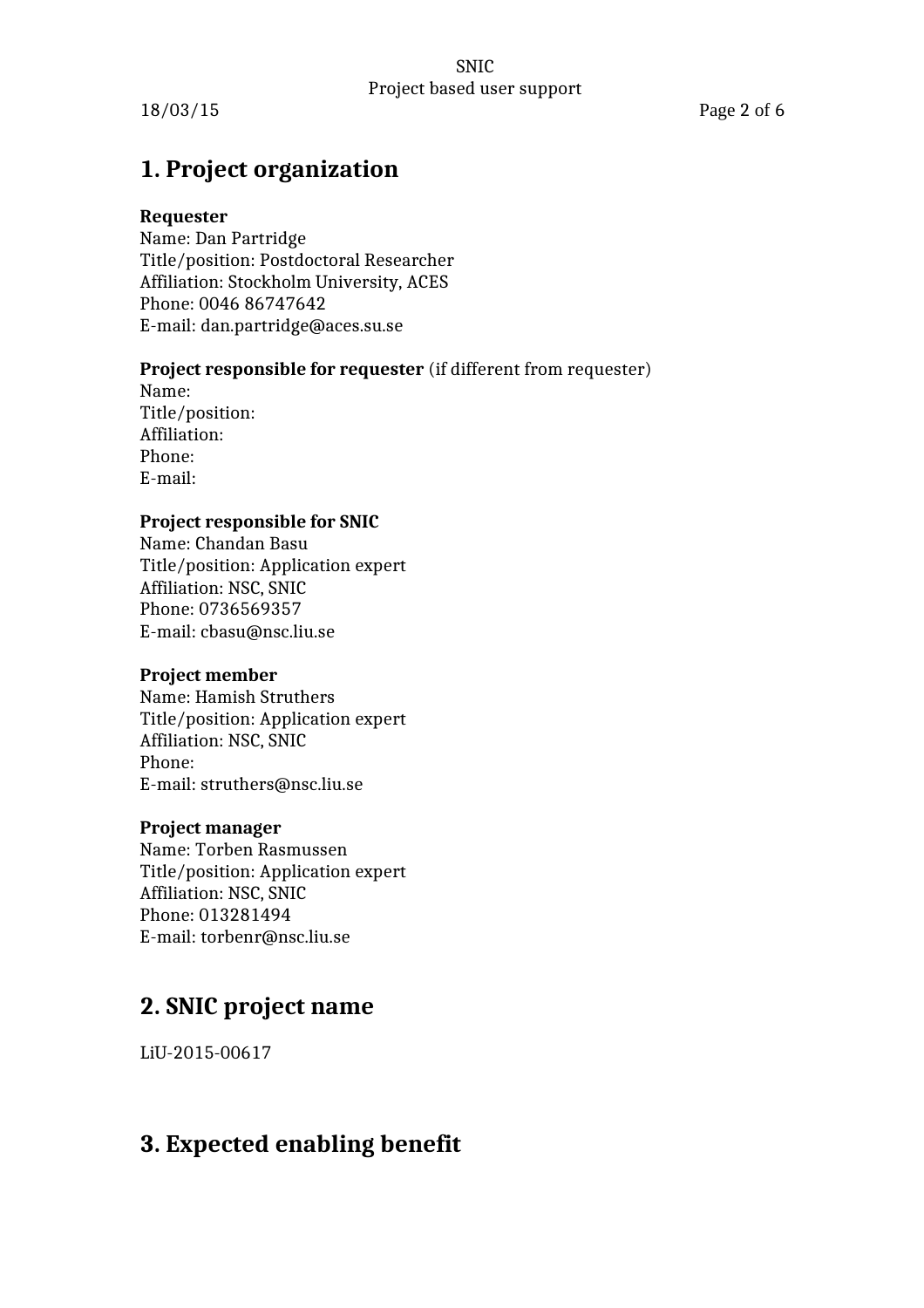The code in question to be optimized is a lagrangian adiabatic cloud parcel model, developed by D. Partridge (Stockholm University). This code has been embedded into the global climate model ECHAM6.1-HAM2.2 in such a way that the embedded version is identical to an offline test version. Currently the embedded code dominates the run time of the climate model, thus any speedup to the offline code will lead to large speed gains for the global climate model.

Short-term benefit:

- Better understand the bottlenecks of our code and learn about performance optimization potentials.
- Set of recommendations regarding focus points for code optimization changes.
- Faster version of code that includes optimizations that can be quickly implemented, if such were found from profiling of code.

Long-term benefit:

- A speedup of this code will enable researchers to perform more and/or longer simulations within a range of scientific projects. A necessary first step in optimizing the model is a profiling study of the code; and implementation of any very simple changes to the code revealed from the profiling that will lead to speedup.
- Potential for larger code changes, such as OpenMP parallelisation can be decided.

### **4. Impact of the research that the project is associated with**

The planned research pathway involves running the global climate model ECHAM6.1-HAM2.2 with an embedded cloud parcel model in replacement of the standard parameterisation of droplet activation. This new framework, from herein referred to as ECHAM6.1-HAM2.2-PARCEL, represents a state-of-the-art process description of droplet activation in climate models, and is the first of such to be developed.

In order to ensure that the global climate model ECHAM6.1-HAM2.2-PARCEL is run efficiently on SNIC resources we need the profiling and optimization work indicated above. Speedup of the offline version of the code will enable more and/or enable longer simulations of the global climate model to be run and completion times to be reduced – freeing time for scientific analysis of the output.

### **5. Why is SNIC assistance needed?**

The cloud parcel model code needs to be analyzed by an applications expert to find possible improvements in the current implementation. As atmospheric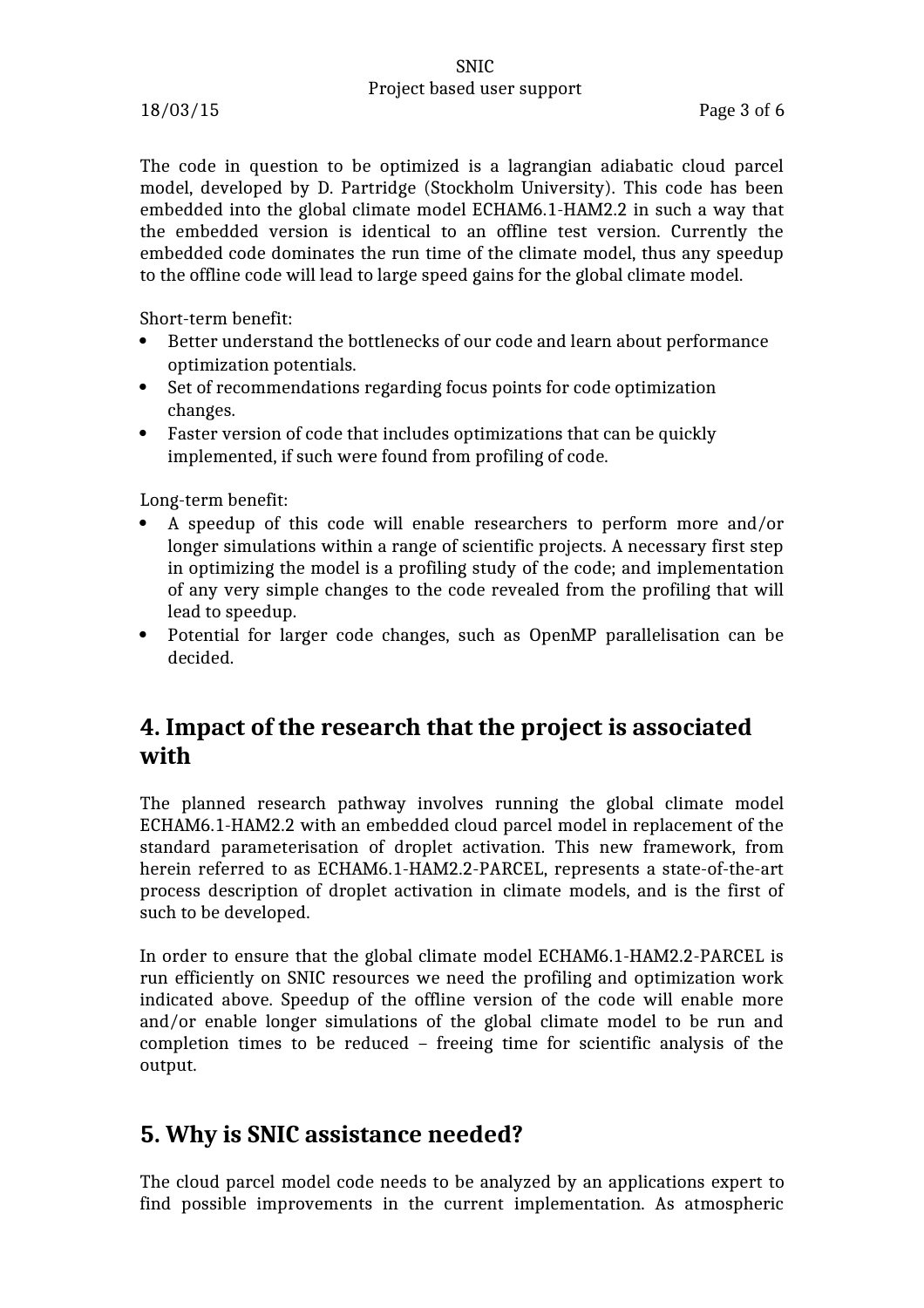scientists we lack the know-how to perform a state-of-the-art analysis, which is required for code optimization.

## **6. Project objective**

The project aims to understand and improve the performance of an adiabatic cloud parcel model.

We will:

- Do detailed profiling of the cloud parcel model code
- Analyze the cloud parcel model code to identify code sections and routines to be further evaluated for performance optimization. We will do this by running suitable test cases through analysis tools such as VTune.
- Propose a set of recommendations for code changes based on the performance analysis.
- Make code changes identified to be very fast to implement based on the profiling results.
- Evaluate whether openmp parallelisation should be feasible and how much work that would entail.

### **Deliverables:**

| Delivery no. | Description                                                                                   | Schedule      |
|--------------|-----------------------------------------------------------------------------------------------|---------------|
|              | Presentation of code profiling analysis.                                                      | April, $2015$ |
|              | Report detailing recommendations for source<br>code revisions for model runtime optimization. | May, 2015     |

## **7. Work plan and resource estimate**

The project will be conducted during 2015-H1. NSC will spend up to 1 PM within this project. Person months will mostly be carried by the 'National Användarstöd' project.

We will use the SNIC 2014/1-155 and SNIC 2014/8-18 resource allocations on Triolith (50000 and 450000 core h/m respectively) as the compute resource for the project. However, a short-term resource allocation on Triolith will be requested from SNAC, if it is required to satisfactorily perform the code analysis and test simulations.

**Start date:** 2015-04-01 **End date:** 2015-05-31

**Defined milestones (MS) and decision points (DP):**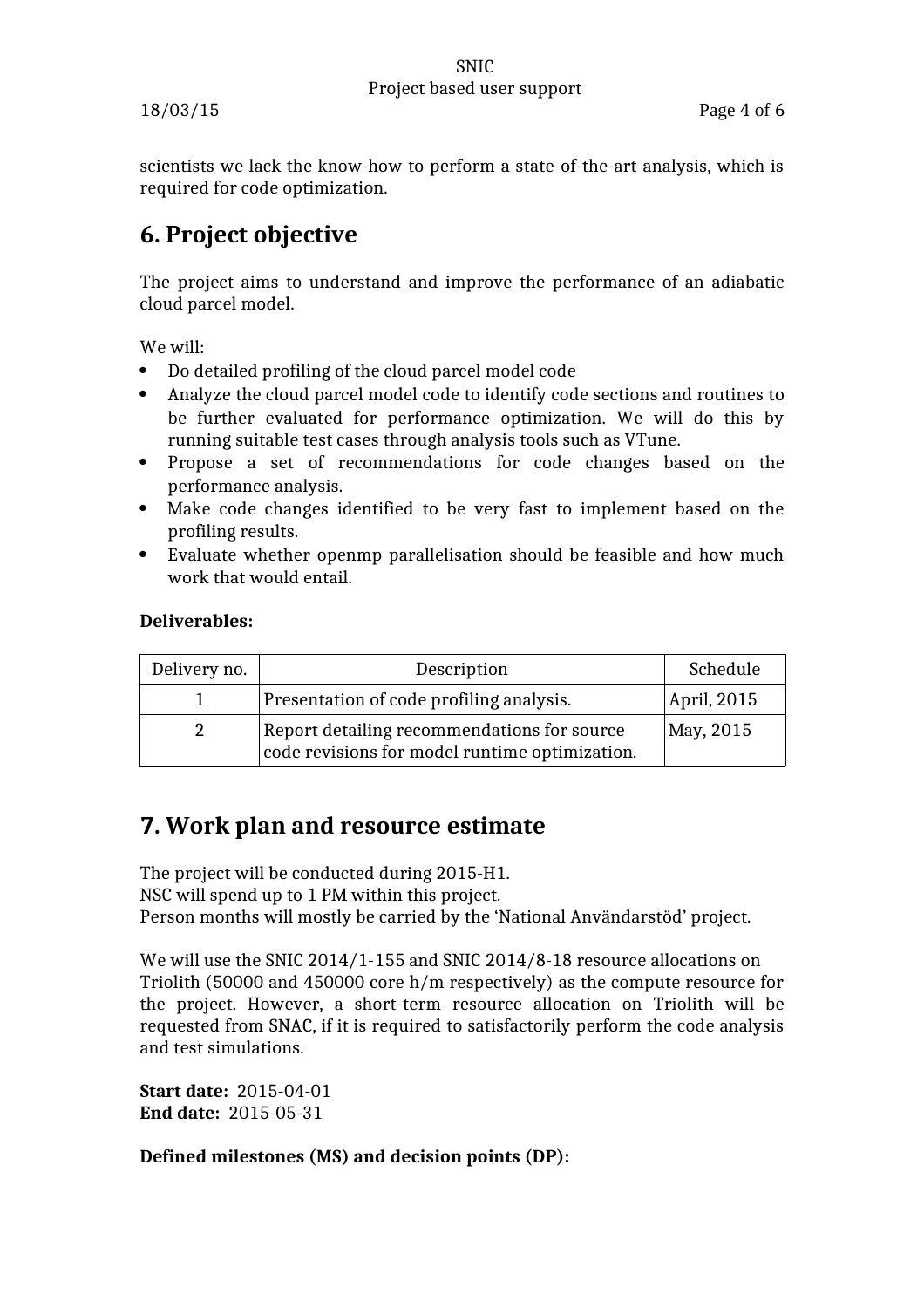| Milestone/<br>Decision<br>point | Description                                                                                                                                       | Date        |
|---------------------------------|---------------------------------------------------------------------------------------------------------------------------------------------------|-------------|
| DP1                             | Project plan approved                                                                                                                             | March, 2015 |
| MS1                             | Code profiling done                                                                                                                               | April, 2015 |
| MS <sub>2</sub>                 | Presentation of profiling analysis.                                                                                                               | April, 2015 |
| MS3                             | Report detailing profiling results and<br>recommendations. Discussion of potential follow-<br>on project on implementation of<br>recommendations. | May, 2015   |

### **Responsibilities:**

- Requester will provide access to the cloud parcel model code. Contact for this is Dan Partridge, Stockholm University.
- Requester will provide assistance for SNIC to understand the code. Contact for this is Dan Partridge, Stockholm University.
- Requester will provide test cases for the code profiling. Contacts for this are Dan Partridge, Stockholm University.
- NSC/SNIC will review model configuration. Contact for this is Chandan and Hamish.
- NSC/SNIC will perform the code profiling and prepare a report of proposed code changes. Contact for this is Chandan.
- All project members will discuss what code changes may be relevant for implementation. Chandan will organize a face-2-face meeting to go through the project report on recommended code changes for optimization.
- NSC/SNIC will implement minor code changes that will lead to speedup timepermitting. Contact for this is Chandan.

### **Communication and dialogue:**

- E-mail contact to set up access to the code and provide test cases for the code profiling.
- E-mail contact as necessary throughout the project.
- Face-2-face meeting to review analysis results.
- Face-2-face meeting to present project report, discuss future implementation of recommendations and close the project.

### **Confidentiality requirements:**

N/A